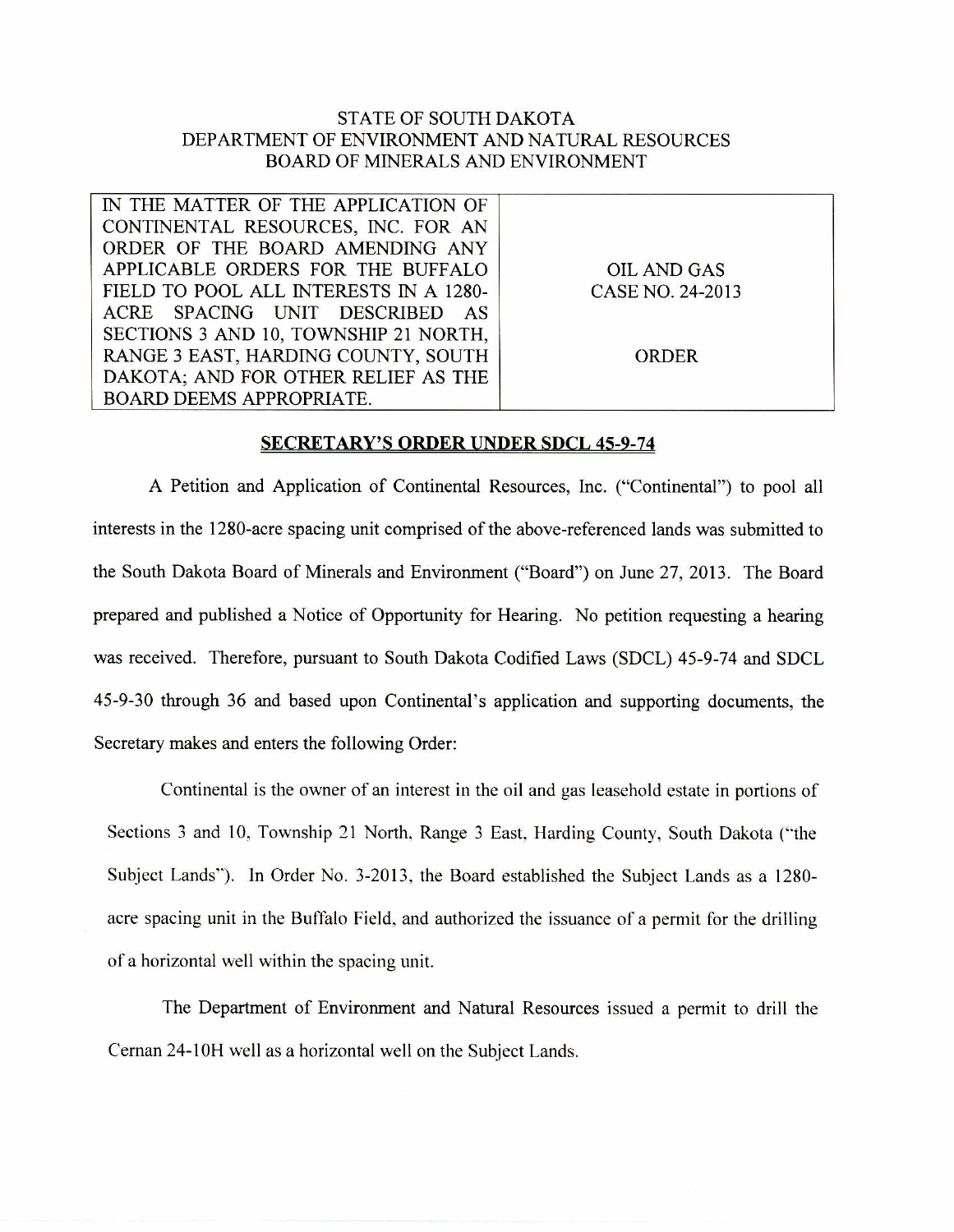There are both separately owned tracts and separately owned interests in the spacing unit comprised of the Subject Lands. Voluntary pooling of the Subject Lands has not been accomplished.

Under the current case. Continental has requested that the Board pool all interests in the aforementioned spacing unit, and that Continental be designated as operator of the Cernan 24- 10H well, the authorized horizontal well within said spacing unit.

In Continental's opinion, pooling the Subject Lands will increase the ultimate recovery of the pool, prevent waste, prevent the drilling of unnecessary wells and protect correlative rights.

## **IT IS THEREFORE ORDERED**

A. Pooling of all interests in the 1280-acre spacing unit comprised of Sections 3 and 10. Township 21 North, Range 3 East, Harding County, South Dakota, is hereby granted for the Buffalo Field. Continental is hereby authorized to drill, equip, and operate the Cernan 24-10H well.

B. All expenses incurred in drilling, equipping and operating the Cernan 24-10H well on the spacing unit, plus a reasonable charge for supervision and interest, and all production from the well, shall be allocated to the various tracts within the spacing unit on the basis of the ratio of the number of acres contained in each separately owned tract to the number of acres in the spacing unit.

C. Operations incident to the drilling of a well on any portion of the spacing unit shall be deemed for all purposes the conduct of such operation upon each separately owned tract in the spacing unit, and production allocated to each tract shall, when produced, be deemed for all purposes to have been produced from each tract by a well drilled thereon.

D. Any owner of mineral interests in the spacing unit may elect to participate in the risk and cost of the drilling and operation of the Cernan 24-10H well at any time prior to completion

2